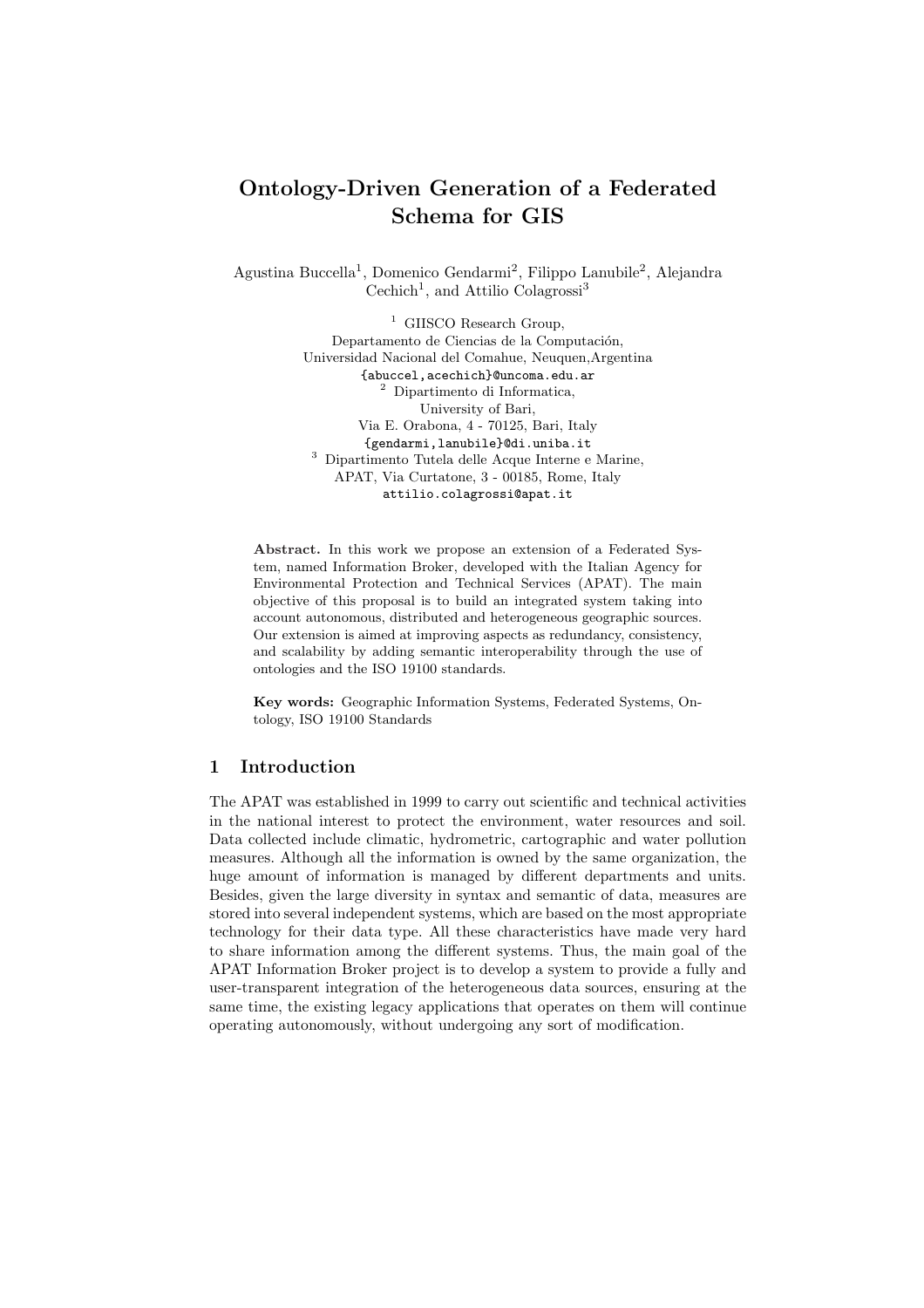In previous work [1, 2] we have developed an Information Broker System together with a schema integration process focusing specially on syntactic interoperability. This system is mainly represented by using XML data models for the integration process without storing semantic information. Therefore, the process is made manually, increasing the chance of introducing errors and inconsistences.

In this work, we propose an extension of the schema integration process by adding semantic information through the use of ontologies [3]. Then, the Information Broker System will be implemented as an ontology-driven system in order to share the real common vocabulary contained in the sources. We have focused on ontologies due to the advantages they provide to an integration process – as ontologies are formally described, i.e. by using some logic language such as Description Logic [4], we will be able to perform inferences and check inconsistencies easily.

Our extension is based on previous work on integration of geographic information [5, 6], which focuses on two main aspects: modelling and integrating ontologies. With respect to the former, the ontologies are created towards integration by using a family of the ISO 19100 standards (prepared by ISO Technical Committee 211  $(TC211)^4$ ). Specially ISO 19109 [7], ISO 19110 [8], and ISO 19107 [9] are used in these works. On the other hand, we propose an integration methodology focused on three main phases: *unit, integration* and *system*. Each phase takes advantage of the semantic of ontologies and their specific representation. This integration process is mainly based on our work in [5].

This paper is organized as follows: next Section describes the current Information Broker System. Section 3 presents the extension describing its architecture. In Section 4 we discuss some related work. Finally, future work and conclusions are discussed afterwards.

# 2 The Information Broker System

Distributed and overlapped information in APAT have motivated the construction of a federated system based on hydrological features. As the main goal of the project is to develop a system to provide a fully and user-transparent integration of the sources, in previous work [1, 2] we have introduced and implemented an Information Broker System based on a layered-based architecture. Figure 1 shows this architecture consisting of three main layers, *wrapper*, *federation* and presentation.

In the Wrapper Layer, Data Access Services (DASs) have been developed to wrap each available data source and to extract the information required on demand. Following, the Federation Layer offers a uniform and transparent access to the data stored in data sources through the *Query Processor* and the Federated Schema Browser components. The Query Processor performs the task of decomposing a global query in a set of local queries and integrating all the obtained results in a single response. The Federated Schema Browser provides

<sup>4</sup> http://www.isotc211.org/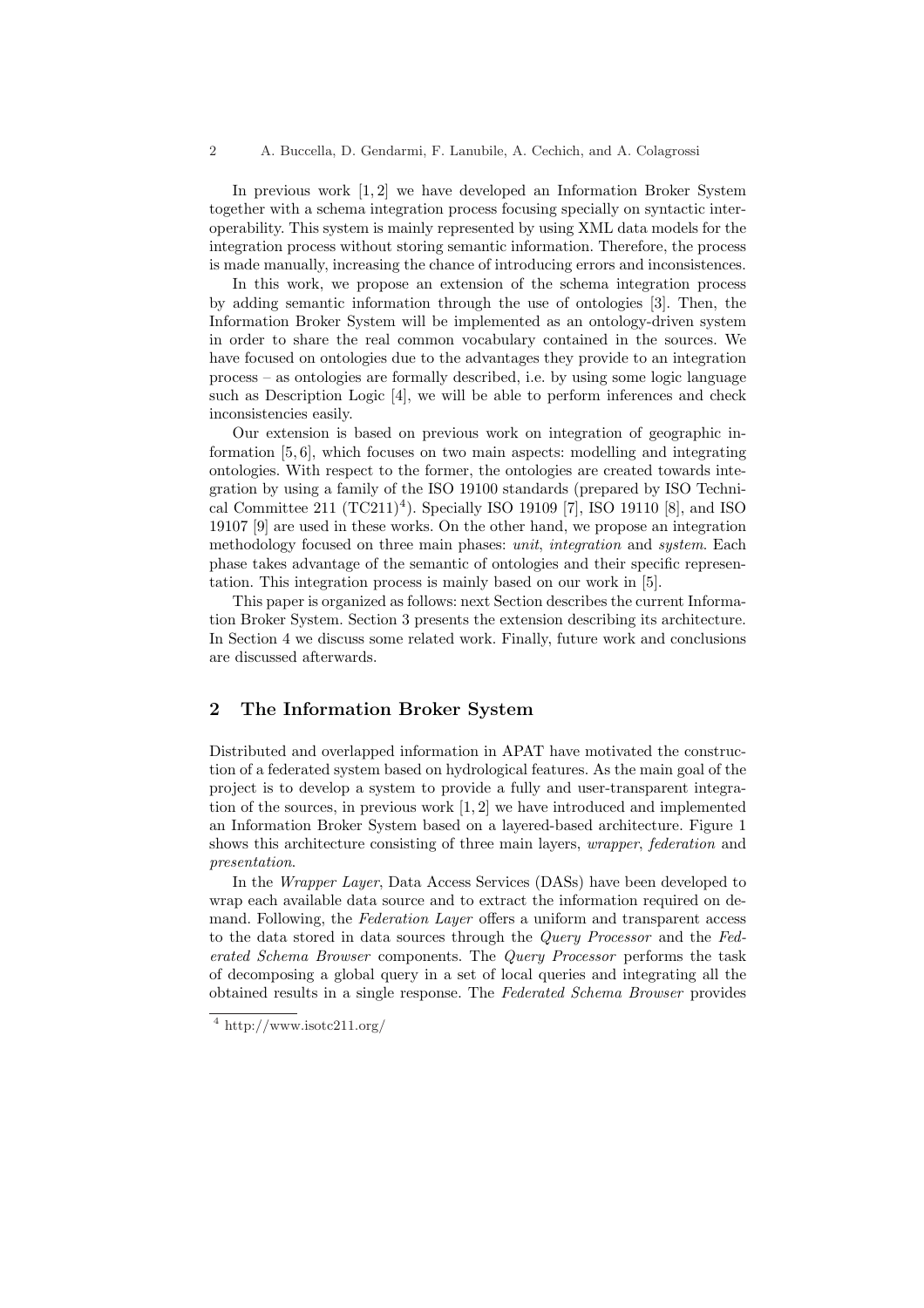

Fig. 1. The Information Broker Architecture

a high-level access to the federated schema, and is used by the query processor to discover the appropriate DAS which, in turn, provides access to a specific concept.

Finally, the Presentation Layer represents the communication medium between the broker and the end-users. It consists of two main components: the User Interface and the Ontology. Two different user-interfaces have been developed: an hydrological query wizard, used to perform global queries and view consequent results in a common web browser; and a web ontology browser, enabling users to navigate through the hydrological concepts (the ontology) within the APAT domain.

We have developed a first prototype of the Information Broker System [2]. This first release is composed of six databases managed by three distinct DBMS, namely MySQL Server, used for collecting real time measures; PostgreSQL server, used for collecting information on water quality; and Tamino XML Server, used for collecting data on extreme hydrological events and hydrography of the territory. Empirical evaluations about the use of this system are still outstanding.

In this paper, we are interested in one of the main processes to build the Federated Schema of the federation layer. Next sub-section describes some details of this process.

#### 2.1 Building the Federated Schema

The federated schema is designed to provide a shared vocabulary of the information sources. Based on this vocabulary, we implement the user interface and the query processor components in order to give a global view of the whole system. In this way, the federated schema constitutes the core of the Information Broker system.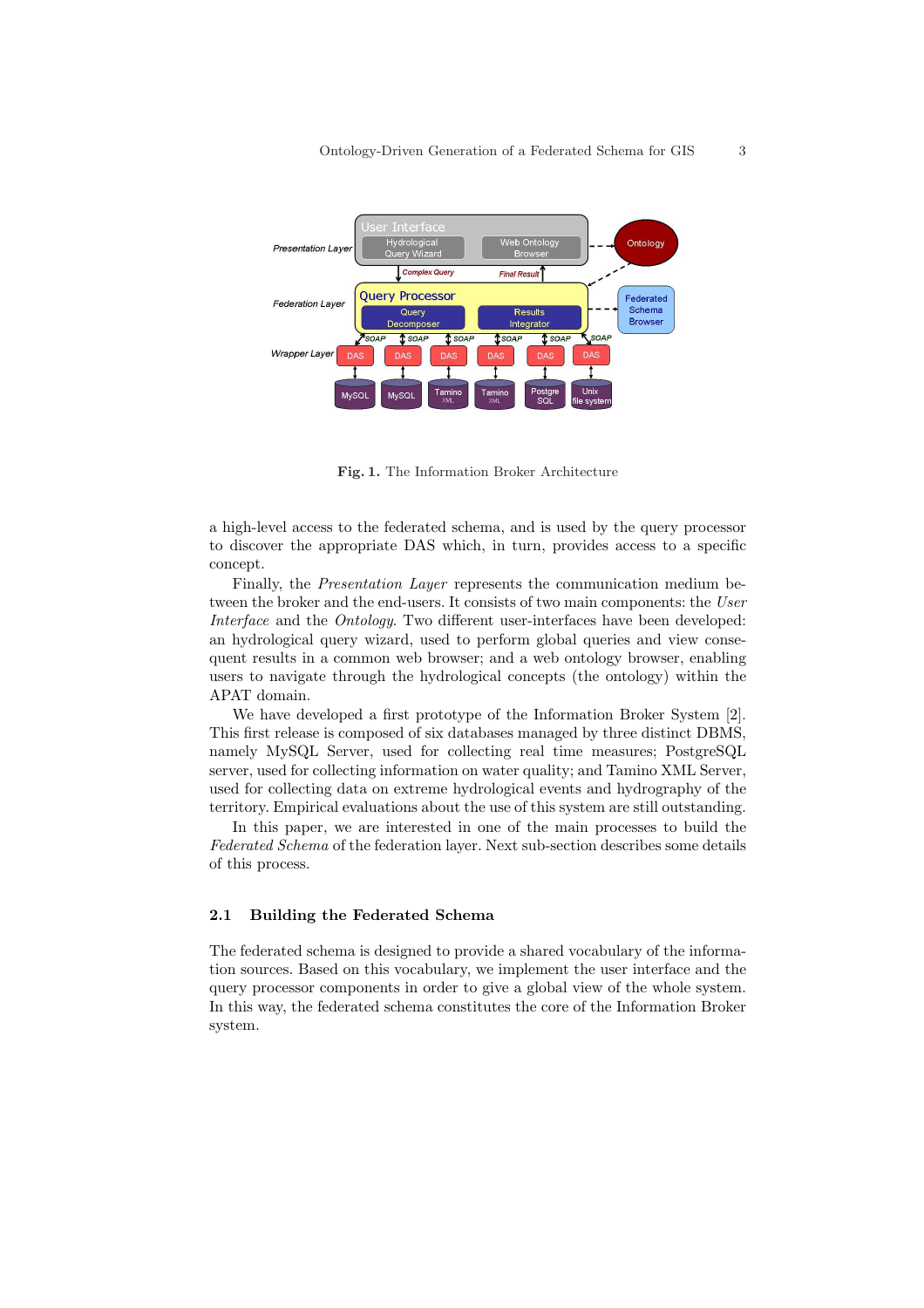A bottom-up process consisting of four steps has been designed taking into account syntactic interoperabilities. Figure 2 shows graphically the components created within each step.



Fig. 2. Schema Integration Process

The first step transforms the local schemas into so-called export schemas, which are expressed in a common data model (CDM) and represented by XML data models. Thus, local schemas of the different databases of the federation converge on a common structure of data.

Then, the second step creates the export-schema mappings, which are XML files manually generated at design time from each export schema. Such files contain the mappings between the local and export schemas; that is, correspondences between low-level data and high-level domain concepts.

Finally, the third step builds the federated schema, which represents the logical model of the virtual database containing all data available within the federation. The federated schema is the result of merging all the export schemas.

During this merging, all possible conflicts must be identified and solved. This is accomplished through two different activities. The Correspondence Investigation activity searches for correspondences among the export schemas. The output of this activity is a set of conflicts, grouped in naming conflicts and structural conflicts. After that, the Conflict Resolution activity is carried out reviewing and fixing each conflict.

Once the federated schema has been generated, the last step in the process manually generates the federated-schema mapping file. It consists of an XML file that stores the correspondences between complex concepts and simple concepts distributed in the different export schemas; simple concepts and constraints that characterize them; and simple concepts and services able to retrieve them.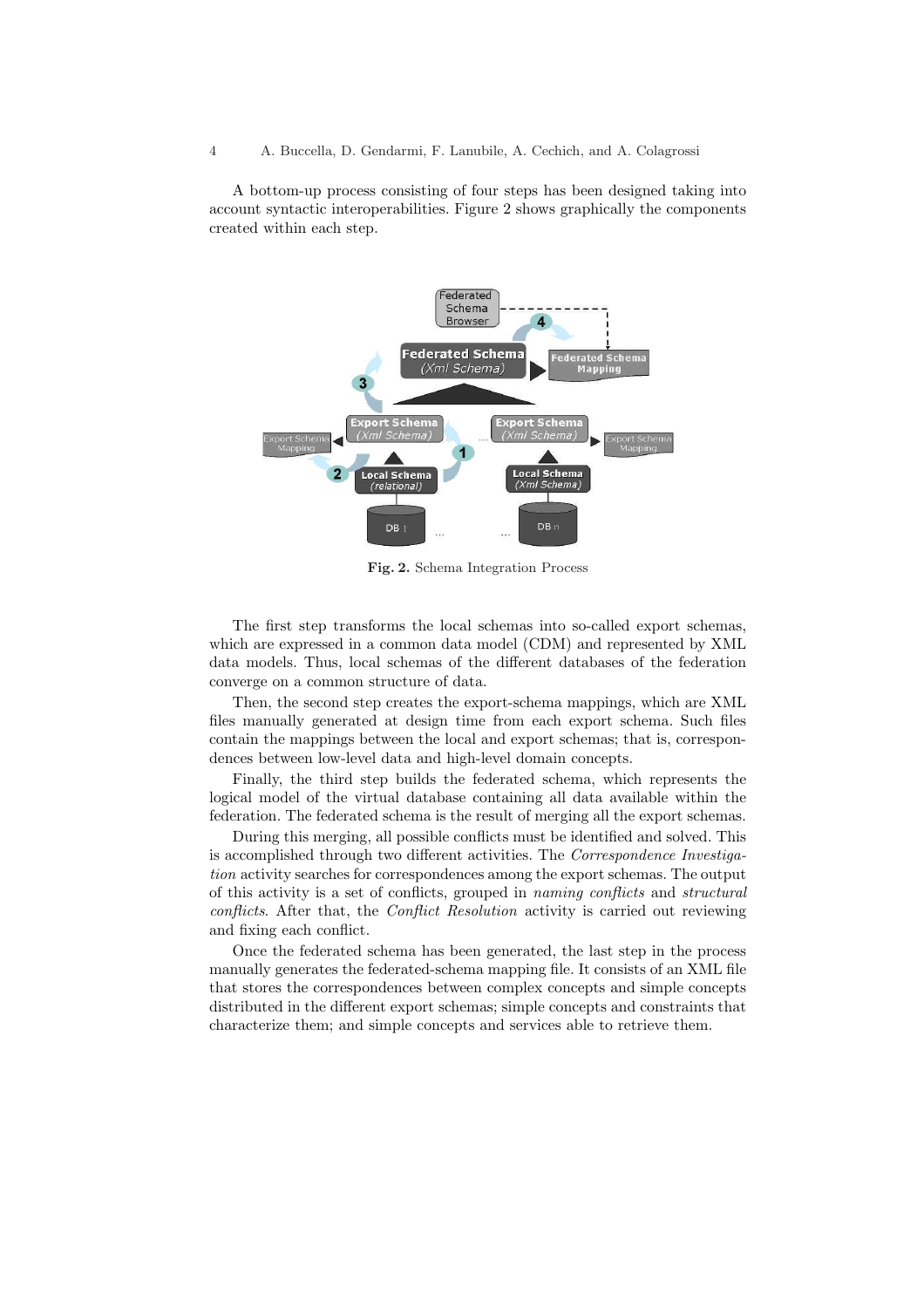With respect to semantic aspects of the Information Broker System, we add a new component, called Ontology Schema Mapping, in order to represent the correspondences between concepts in the domain ontology and queries.

# 3 An Ontology-Based Extension for Generating a Federated Schema

Although the current Information Broker architecture is well suited for manipulating standard information through XML formatting rules, integration completely depends on users' interpretations and background. As we aforementioned, the task of building the federated schema is completely manual and in the case of large information sources (as we have to consider in this project) it becomes tedious and error-prone. Aspects as modificability and scalability were not taken into account because re-executing the integration process only for some changes on data can take several days.

In this way, the process of building the federated schema becomes difficult to standardize and evolve. Taking into account these two points we propose some changes on the general process of building the federated schema in order to facilitate the use of more suitable processes. The proposed extension is based on previous work [5, 6] in which an architecture and a merging process have been defined.



Fig. 3. Changes on the Schema Integration Process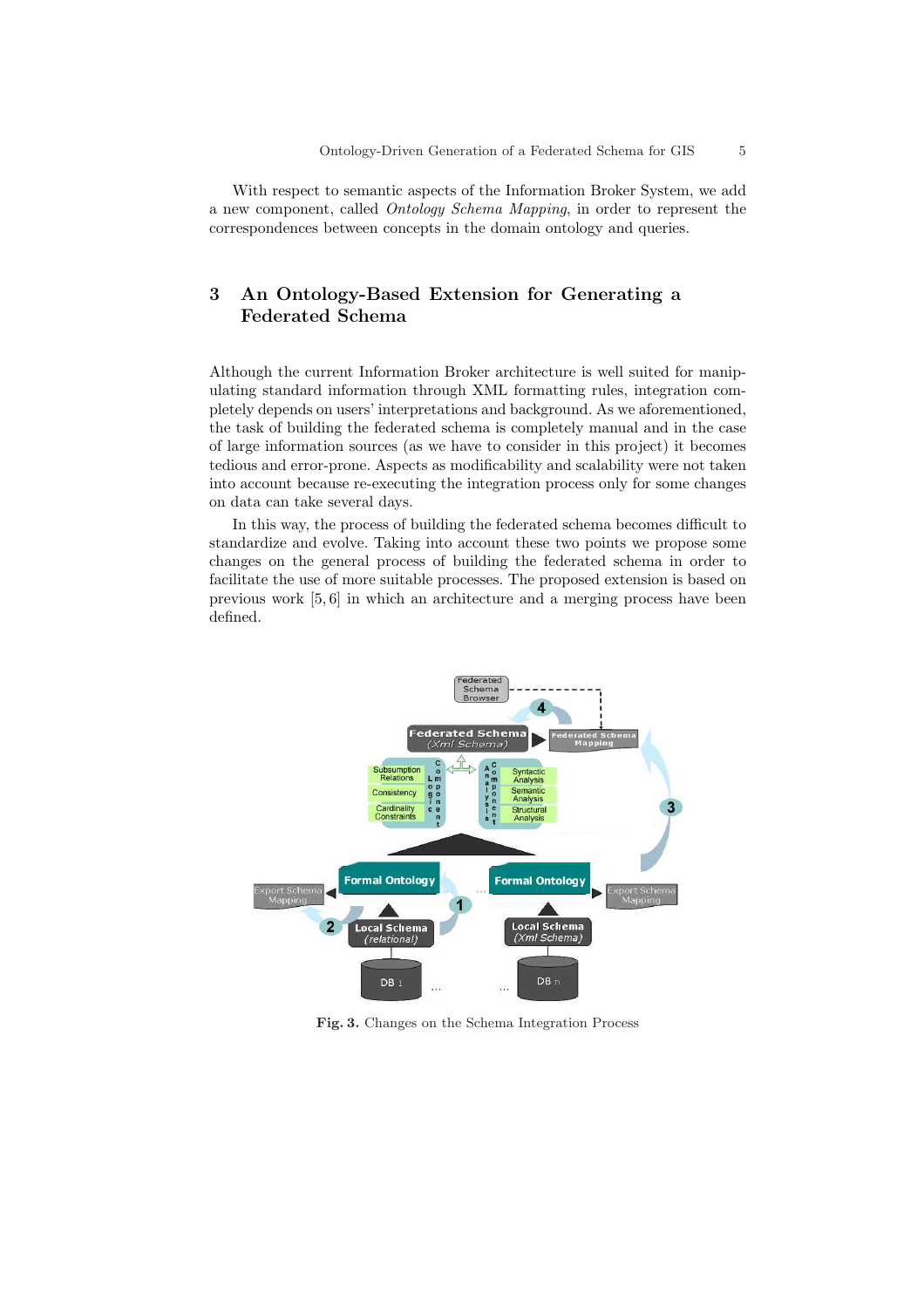Figure 3 shows the main changes made on the original Information Broker architecture. Like in the original schema (Figure 2), four bottom-up steps are necessary to build the federated schema. However, these steps are very different. The first and second steps, which were in charge of transforming local schemas into export schemas and generating export schema mappings, are now responsible for standardizing the geographic information of sources.

The third and fourth steps, which were in charge of creating the federated schema and its mappings, are now responsible for applying the method for merging ontologies.

In this way, the four steps are combined into two main processes, enriching local ontologies and the merging process itself. The first process defines the steps to create formal ontologies by applying the ISO 19100 standard for geographic information. Then, the merging process implements our merging method. Next two sub-sections provide a brief description of these processes.

#### 3.1 Enriching local ontologies

The use of the ISO 19100 standard gives a new perspective to face integration problems for the interoperability of geographic systems. New ontology modelling techniques of this type of systems should be based on this standard in order to allow integration methods take advantage the benefits they provide.

In our extension, a top-level ontology and a domain ontology are built based on the information provided by the models of the standard (ISO 19109 and 19107 std.). Gray arrows in the Figure show how the information flows among the models. Thus, the domain ontology is built considering the General Feature Model (GFM) and the Application Schema [7]. The GFM is a meta-model of feature types. It defines the structure for classifying features used then to build the application schema. In the case of the top-level ontology, it is based on the structure of the GFM and the general features of the model being built.

Currently, there are new methodologies proposing the creation of ontologies such as [10, 11], including *Semantic Enrichment* as one of the most important steps. The main goal of this is to reconcile semantic heterogeneity, so it involves adding more semantic information about data. In our work, as both ontologies – top-level and domain – have to be based on the standard before being created, we add a new step in the process named the enrichment step. In this step, the components of the ontologies are enriched in their descriptions, through the metaclasses (from GFM) which they are instance of and the schemas on which they are based. In this way, all metaclasses extracted from the GFM and representing information by the application schema are created as abstract classes in the local ontology. Creating an ontology with these characteristics is not a complex task because the information needed with respect to the GFM can be extracted from the Feature Catalogue. Besides, by using an ontology editor as Protégé<sup>5</sup> to model OWL ontologies [12], ISO ontologies from http: //loki.cae.drexel.edu/~wbs/ontology/list.htm can be imported.

 $5$  http://protege.stanford.edu/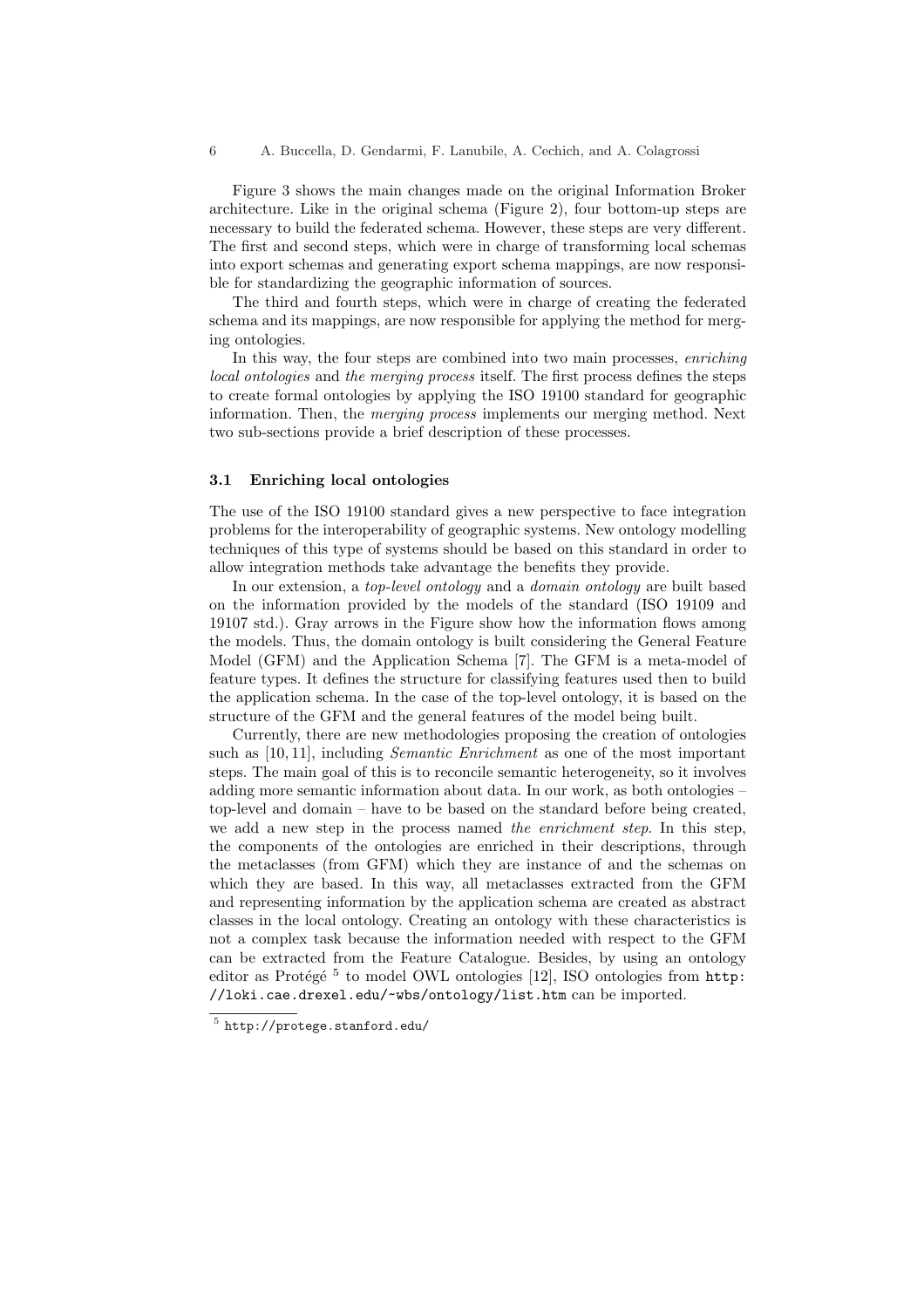Thus, all the ontologies will have the same structure due to all components are subclassifying the same model. The GFM acts as a top-level ontology classifying the elements of the ontology and making the integration easier. We will discuss this in the next sub-section.

#### 3.2 The Merging Process

The merging process involves the task of merging the geographic sources in order to create a global vocabulary (federated schema) by defining two main components (Figure 3), logic and analysis. Both processes are used in different parts of the merging process.

This process is composed of three main phases: *unit, integration* and *system*. In the Unit Phase each system is analyzed separately. The top-level and domain ontologies can be seen as a unique ontology in which generalization / specialization relations are the connectors between them. This ontology will be formally represented by using OWL [12].

Then, once the ontologies are correctly created, a Reasoning System (such as RACER [13]) is applied in order to discover inferences not detected by users. We take advantage of the capability of inferring subsumption relations between classes and properties in the schema (TBox). That is, the reasoning system will determine where a concept can be located in a taxonomy hierarchy (a hierarchy built by means of a subconcept relation). Besides, the reasoner is used to check the consistency of the formal ontologies. Here, the validity of intentional definitions (in TBox) is checked. If an inconsistency is found, an expert user is responsible for solving it.

As result for each system, a normalized ontology (that can be divided into a top-level and a domain ontology) is returned. This ontology will be based on the geographic standards containing metaclasses descriptions (GFM) and the geographic schemas on which they are based. Thus, after passing through the logic process, the ontologies will have the correct structure we need to start with the following phase.

In the Integration Phase three processes are responsible for matching two normalized ontologies in order to create the global ontology. It contains the general concepts users will use to query the integrated system. In addition, a set of mappings are returned in order to represent the matching among the ontologies.

Merge, General Analysis, and Specialized Analysis are the processes of this phase. To do the first process, both ontologies of each system are joined by using generalization / specialization relations. In this way, the ontologies are taken as they are returned from the unit phase. Then, the two ontologies belonging to two different systems are merged. The merge process is performed by matching the classes that are part of the standard (metaclasses). As both ontologies have the same superclasses, merging is an easy task.

Once the merge process is finished, the General Analysis starts. It applies two types of analysis: syntactic and semantic. Within the syntactic analysis three syntactic functions are used in order to compare the names of the concepts in a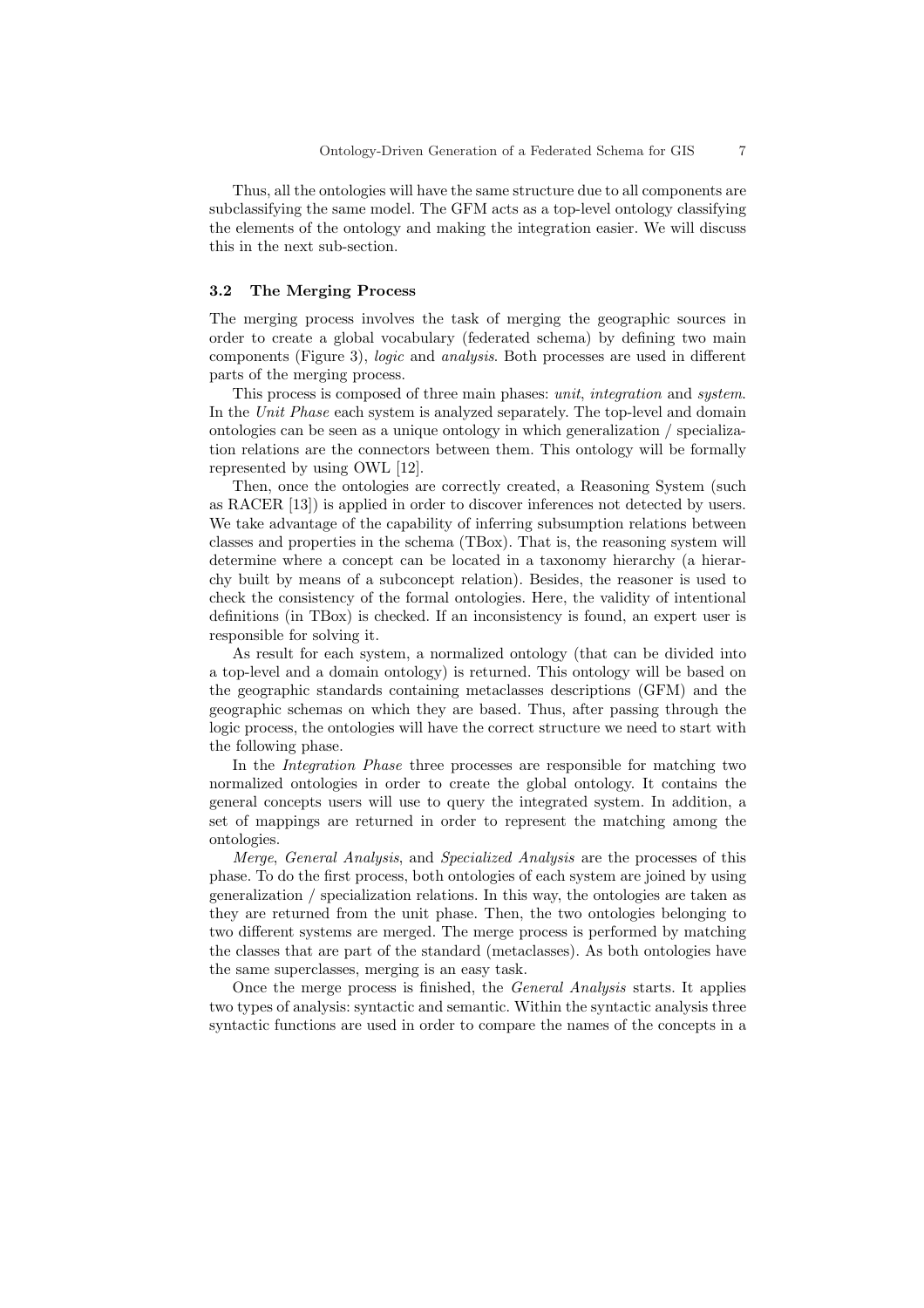different way. Thus, functions return a different similarity result depending on the syntaxes of the compared names.

Then, in the semantic analysis, a thesaurus is used to extract synonym relationships between the concepts of the ontologies. These relationships are necessary because synonyms (in general) are not similar syntactically. In this case, WordNet $6$  is used as the thesaurus. The *Specialized Analysis* performs a structural comparison by applying the similarity function described in [6, 14]. This function compares the number of properties that the classes have in common and analyzes them in a hierarchy (by calculating the depth of the most common superclass between the classes).

In the two last processes, user interaction is needed in order to determine the correct mapping. In this way, processes are user-driven and users are responsible for the final decisions.

Finally, it is possible the processes executed before generate inconsistencies within this final ontology. Therefore, the *System Phase* re-normalizes the global ontology created in the last phase. Like in the unit phase, a logic process is applied, where the reasoning system is used once more to analyze possible subsumption relations and inconsistencies in the global ontology.

User participation is also needed in this phase. Users here have two types of responsibilities – committing the options the reasoner system detects and testing the global ontology.

## 4 Related Work

Mapping discovery by using ontologies has being extensively investigated during the last years. Various approaches have emerged proposing processes and techniques to find similarities between elements of different but related ontologies.

In particular we are interested in methods for integration of geographic sources. In general, we can find three main overlapped mechanisms to perform integration, the use of top-level ontologies, logical inferences and/or matching functions. Table 1 shows the more representative and referenced proposals classified by these three types.

One particularity of all these proposals is the use of ontologies to represent either top-level information or domain information or both of them. In the case of ODGIS several ontologies are built (top-level, domain, and application ontologies) in order to provide more information about the domain and thus facilitate the integration process. But the activity of creating these ontologies is not an easy task and it demands a lot of effort. Other proposals as GeoNis, Aerts et al. and Hakimpour et al. use a top-level ontology together with the advantages of a formal language (to make inferences) as tools to find more suitable mappings. The use of similarity functions, in proposals as MDSM and SIM-DL, involves a set of functions that analyze the concepts and properties syntactically and semantically. In particular the use of these types of functions is useful when

 $^6$  http://wordnet.princeton.edu/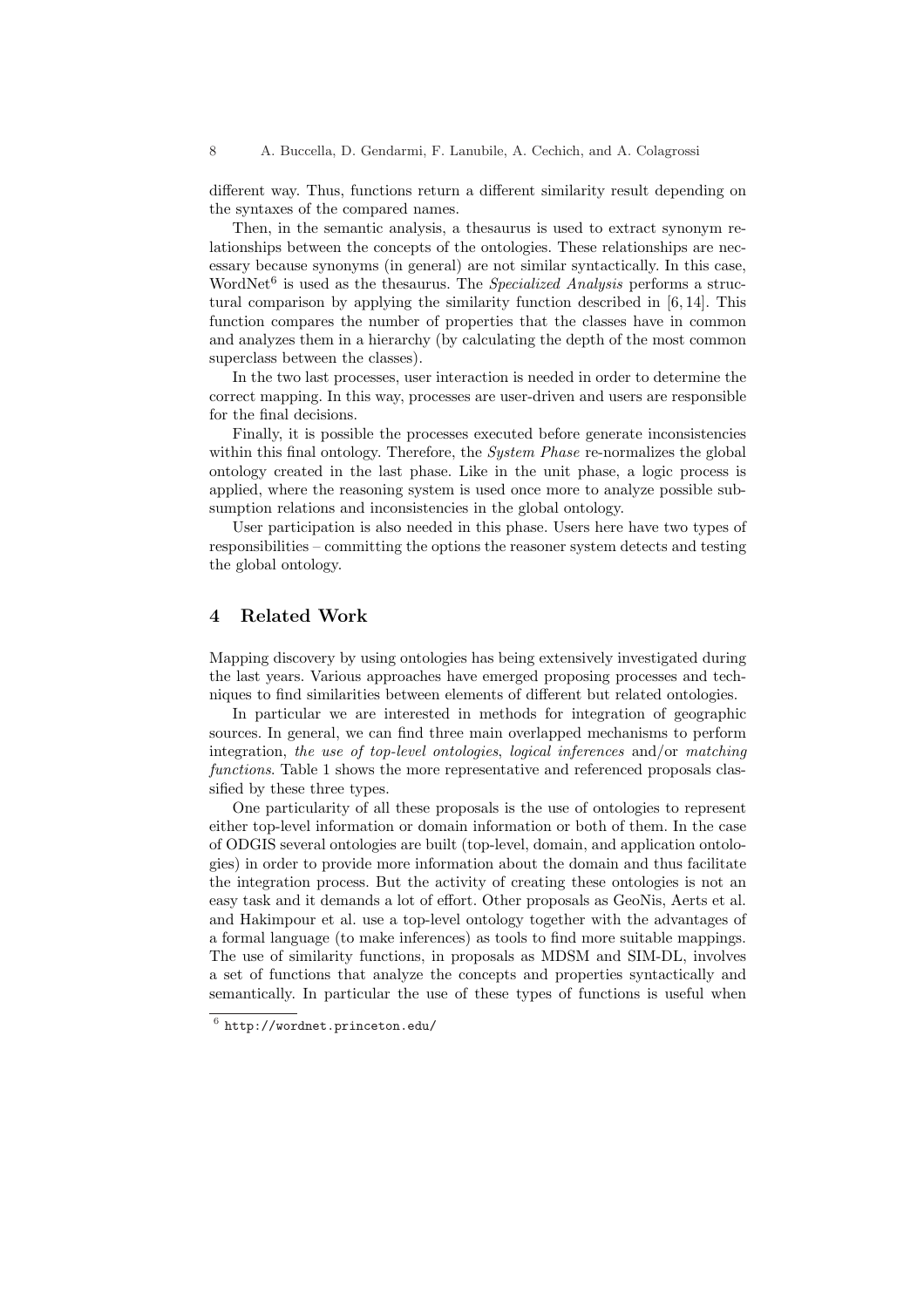|                                  | Top-level Logical Matching    |  |
|----------------------------------|-------------------------------|--|
|                                  | ontology Inferences Functions |  |
| <b>BUSTER</b> [15]               |                               |  |
| Hakimpour et al. [16]            |                               |  |
| $\overline{\text{MDSM} \mid 14}$ |                               |  |
| ODGIS <sup>[17]</sup>            |                               |  |
| GeoNis <sup>[18]</sup>           |                               |  |
| Aerts et al. [19]                |                               |  |
| Buccella et al. [5]              |                               |  |
| <b>SIM-DL</b> [20]               |                               |  |

Table 1. The three mechanisms for integration mapped to the proposals

the ontologies are not complete (that is, there is absent information about the domain) and/or as starting point of an integration process when a top-level ontology is not involved. Proposals performing some manual step within the integration process require the assistance of an expert user to do so. For example, BUSTER needs of an expert user although it uses inferences during the query process.

Our merging method applies the three mechanisms to integrate ontologies. On one hand, top-level ontologies are created by using the information provided by the geographic standard. Then, logic capabilities and matching functions are combined in order to find more suitable mappings. The use of these three options makes our approach take advantage of the inherent benefits of using the standard in geographic information, the logic of data, and the semantic information from ontologies.

## 5 Conclusion and Future Work

In this work, we have presented an extension of the current Information Broker System in order to add capabilities which improve the generation of the federated schema. Particularly, our proposal aims at improving interoperability and consistency through the use of ontologies. However, there are still many issues that need further research. For example information sources in APAT Information Broker are not currently standadized, which may hinder consistency. The use of the ISO 19100 Stds. is a starting point for improving that. In addition, further validation of the ontology merging process would be absolutely neccessary for large ontologies – although our experiences [5] have shown good results when using small ones.

#### References

1. Calefato, F., Colagrossi, A., Gendarmi, D., Lanubile, F., Semeraro, G.: An information broker for integrating heterogeneous hydrologic data sources: A web services